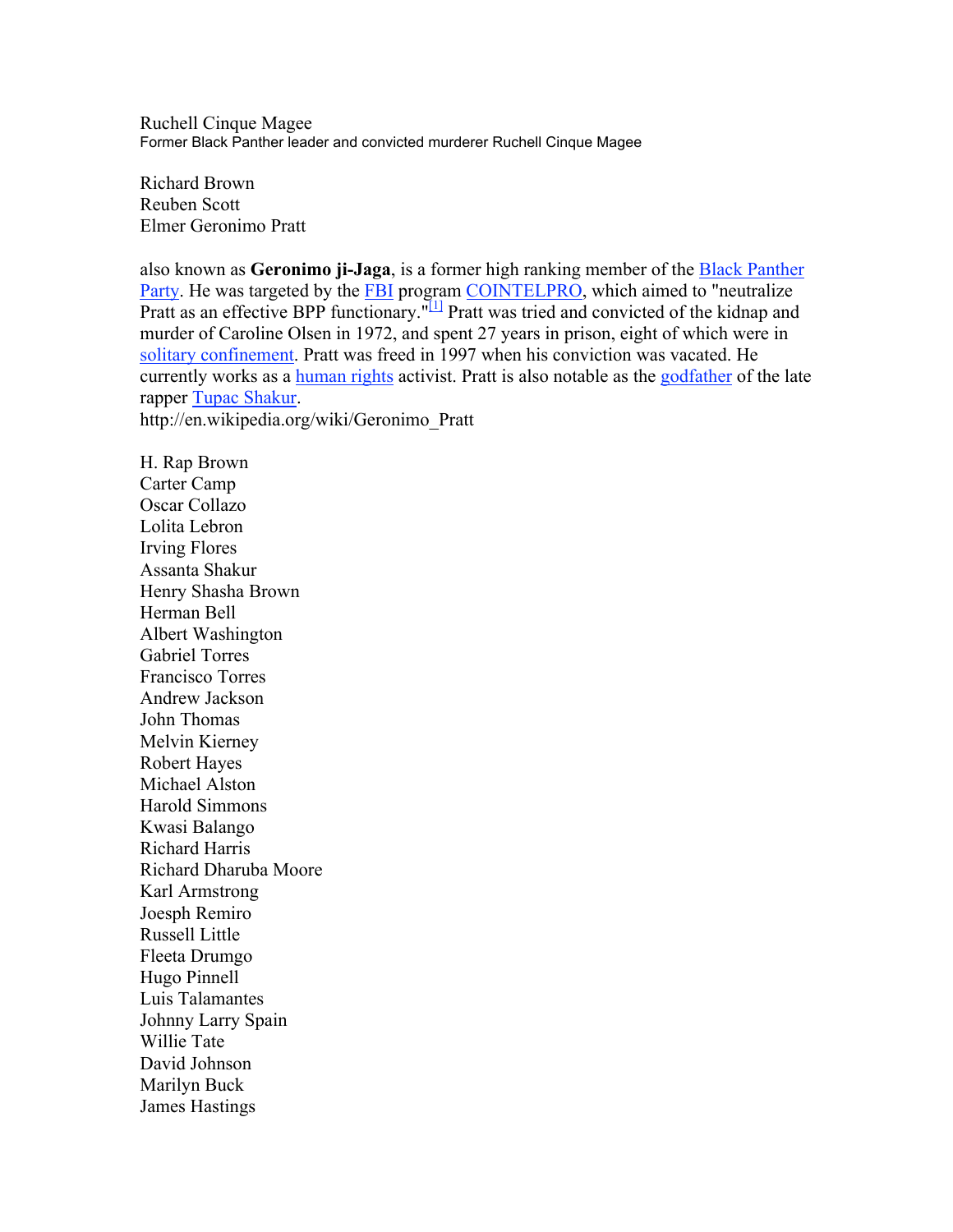Candice Yacq Stephanie Klein Carol Crooks Warren Wells Ron Karenga Mamie Lee Ward Thomas Wansley Anthony Bottoms Imari Obadele

**Republic of New Afrika terrorist Imari Obadele** was convicted in the death of a Jackson police officer nearly 25 years ago. Next week he will speak inside city hall. **Imari Obadele** was invited by black Councilman **Kenneth Stokes** to speak at a black history program Tuesday, and his appearance is causing quite a stir. The scene was chaotic in August of 1971 hours after Jackson police officer **William Louis Skinner** was gunned down during a house raid. Police and FBI agents were serving an arrest warrant. Inside were members of the **Republic of New Afrika** , a separatist militant group. Twenty-six-year JPD vet Jimmy King was nearby. "It was quiet all of a sudden; sounded like a small war going on," said King. "You just didn't lose an officer like that. It was very traumatic," Black stated. In 1972, RNA president **Imari Obadele** along with several others was found guilty in the killing of Skinner. **He served less than six years**. On February 1st Obadele will stand inside Jackson City Hall in front of an audience to talk about the RNA eleven.

http://en.wikipedia.org/wiki/Republic\_of\_New\_Afrika

## **Imari Obadele: The Father of the Modern Reparations Movement**

http://www.hartford-hwp.com/archives/45a/312.html

Fred Hilton Jamal Ahmed Evans Sirhan Sirhan David Hilliard Marvin X Smith Michael Clark Ben Taylor Donald Taylor Darrell Peatry Robert Wilson Herman Wallace Gail Madden Jodi Jean Harris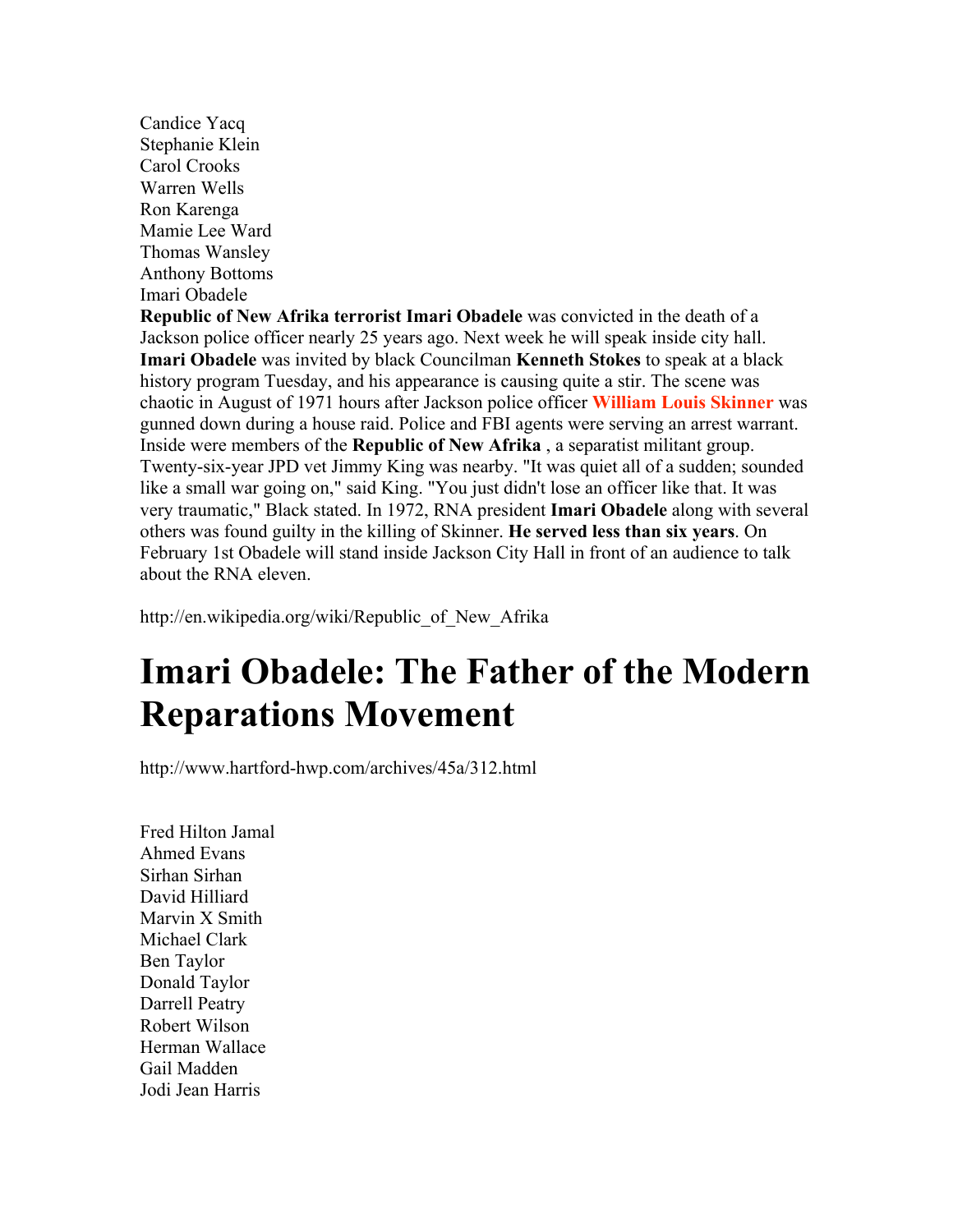Gloria Strickland Kancy harris Patricia Jam(es?) Jacqueline Paige Myra Witherspoon Alicia Davis Deborah Williams Gloria Miller Norma Rockamore Debbie Black Betty Person Rose Mohrstine Tina Williams Paul Coppella Victor Gerando Bono Jesse Watson William Poole W.T. Allen Jesse Bishop E. Dabney Joe Bandy Gari Kaiser Louise Martinez Robert Wamack Raymond Brooks Nathaniel Wright III Nathaniel Smith William Prather Tyrone Davis Benjamin Murdock Gary Alston Albert Lyon Larry Cannon Muhonnet Kassimir Denny Gathing Roy Nixt Clifford Whaley Samual Singeton Timothy Earl Dudley Clarence Jabari Shinda Bount Eugene Gaither Marvin Saunders James Amaker Fred Waters Deothea Woodburn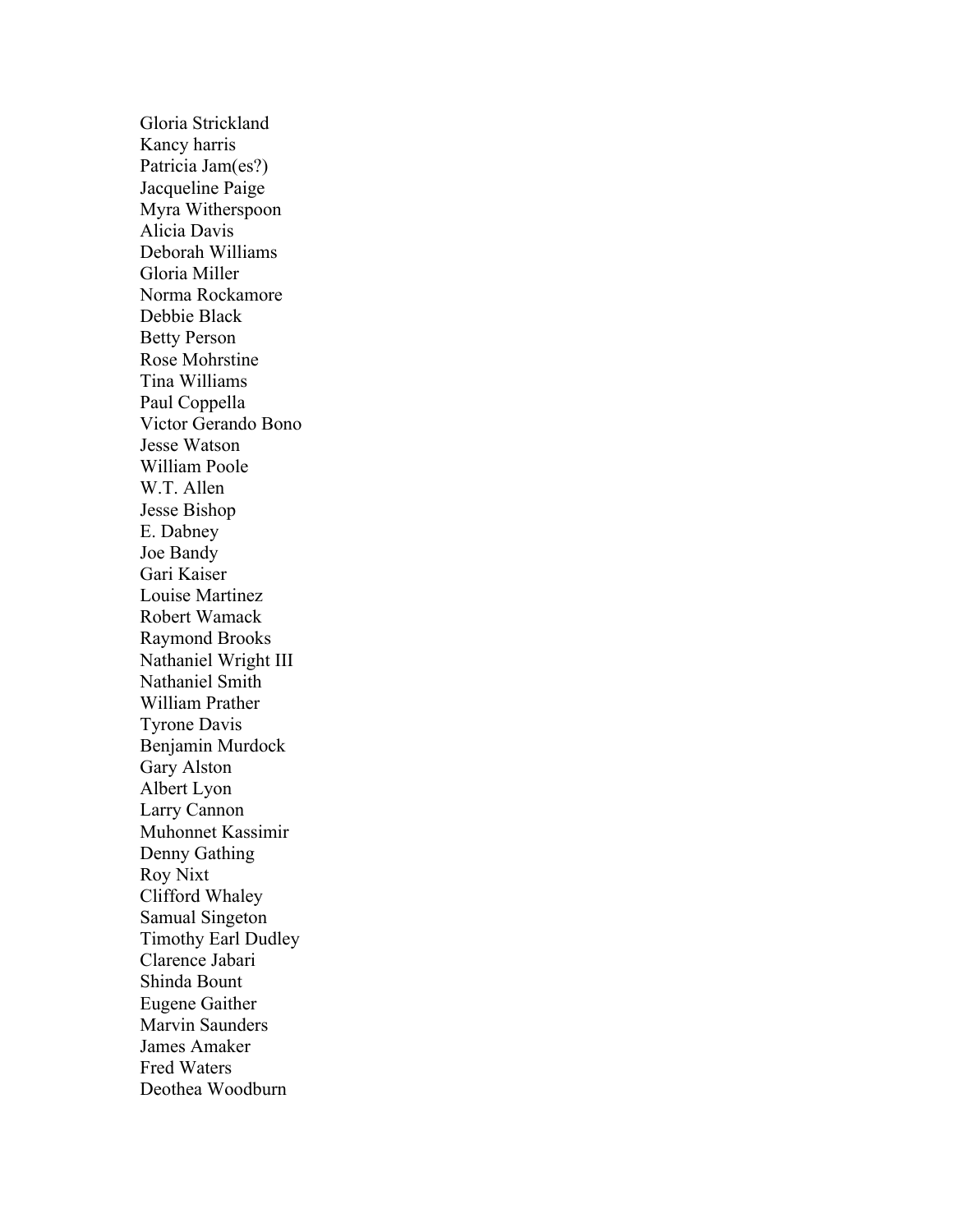Fred Shanda West Edward Joseph X Anthony X Jenkins Randolph X. Jenkins Euther X. Presha Ricky Williams Stanley Harris Leon Bates Odell Bennett Jesse Evans Alf Hill Alfredo Jasper Armando Miramon Jim Grant T.S. Reddy Charles Parker Tony Cruz George Meritt Ernest Grahm Eugene Allen Hekima Anna Offaga Quadluss Karrim Nyabadfudi Odessabakely Komie Kombuibe Toukie Ahmend Juan Fernandez Alberto Ortiz Rodolfe Sanchez Micky Finn Herman Hawkins Gilbert Montague Chester Jackson Albert Woodfox Ollie Jamonds Isaiah Brown Thomas Ingram Frank Goree Hugh Lumpkin James Fedd Steve Tillman Harrison Robison Joseph Bowen Fred Burton John Simone James Daniels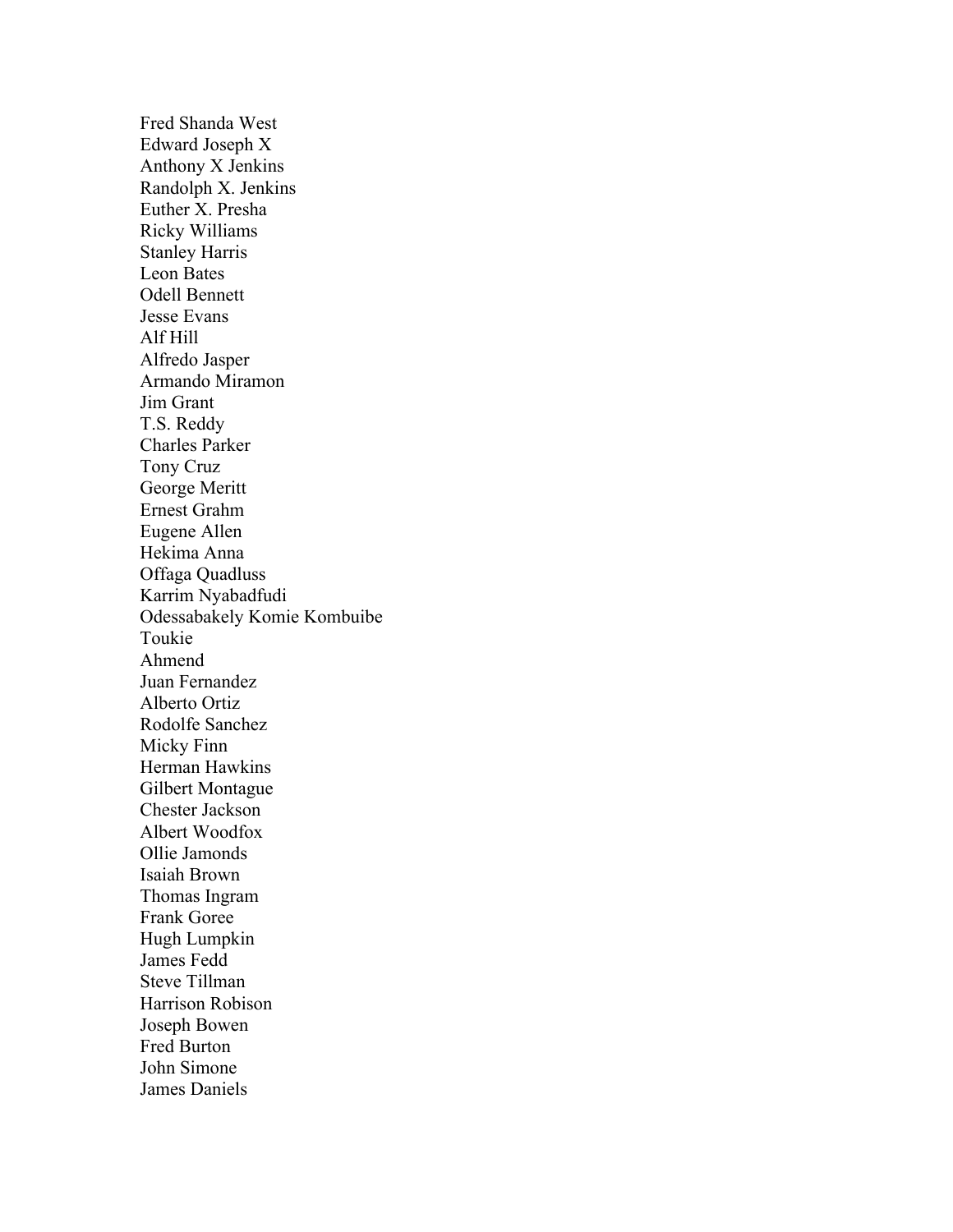Nathaniel Gides Mark Holder Samuel Killey Alexander de Hoyo Thomas Gaither Marshal Conway Clifton Wiggins Robert Foulks James Taylor Robert Austin Alexander X Tisdale Keith X Farries Billy X Boulware Stephen X Ferguson Kenneth X Swanson Eddy Sanchez Jesse Lopez Robert Youngblood Frank Khali Abney Louis X Holloway Tommy Trentino John Wilkerson Joe Joe Fleischman Marshall Weathers Randy McCleary Allen Fooke Jr. Obgarofowe James Morse Dennis Cole Arthur Prince Ja Ja Omar Kenyatta Kimanthi Akil Hutch Oji Jaja Rock **Outlaw** Kin-Du Bro Bernard Bro Thomas Dalou Baba Fish